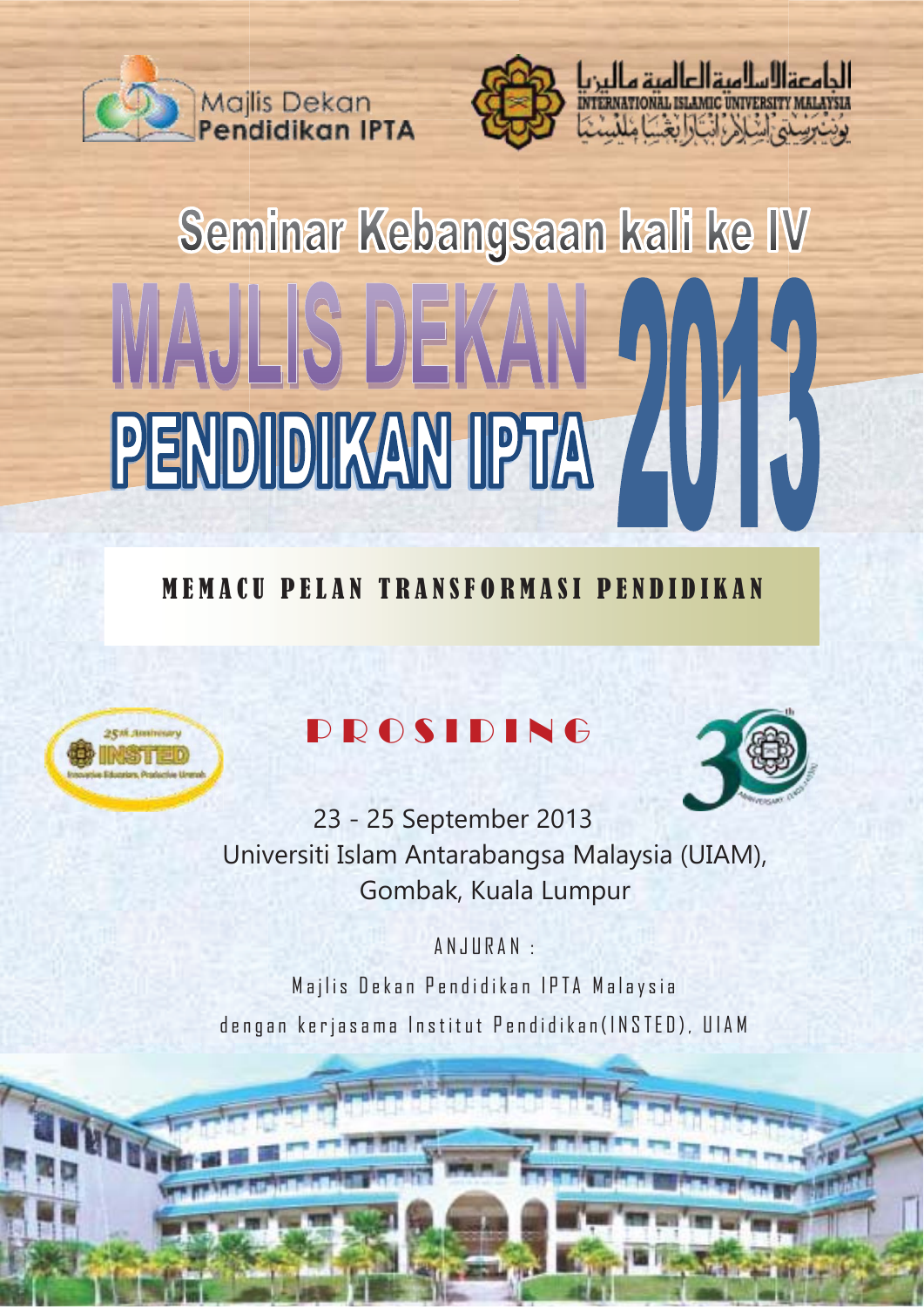Published by:

Institute of Education, International Islamic University Malaysia, P.O. Box 10, 50728 Kuala Lumpur, MALAYSIA Tel. : +6 03 - 6196 5331 / 5333 Fax.:  $+603 - 61964851$ 

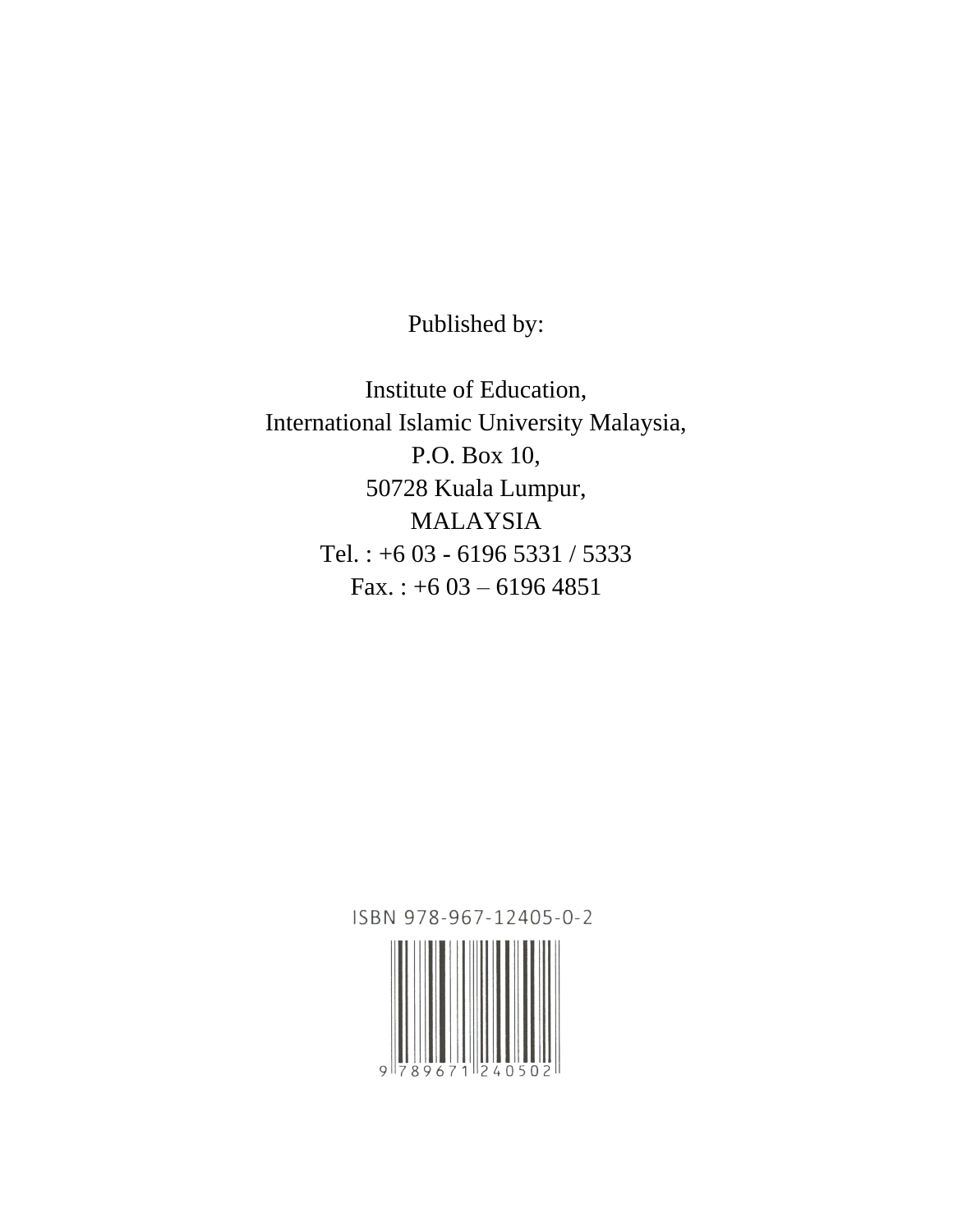## **IDEAL Vs. REALITY: EVIDENCES FROM SENIOR TEACHERS' EXPERIENCES ON THE MALAYSIAN SCHOOL-BASED ASSESSMENT SYSTEM (SBA)**

Dr. Che Noraini Hashim<sup>43</sup> Dr. Adlina Ariffin<sup>44</sup> Dr. Nurhidayah Muhammad Hashim<sup>45</sup>

#### **Abstract**

School-based Assessment (SBA) system or better known by its Malay acronym as PBS (*Pentaksiran Ber-asaskan Sekolah)* being part of the Malaysia educational reform was officially introduced by the Ministry of Education in 2011, with the aim to improve the effectiveness of the system in evaluating students' academic progress and personal development. Under the system, students' learning outcomes will be evaluated based on their competencies and readiness and teachers are encouraged to use various evaluation methods such as question and answer sessions, quizzes, presentation, short writing, dramas, and role-playing (Dietel, Herman & Knuth, 1991; Davison, 2007). However, the system received many negative feedbacks and claimed to pose great pressures on the part of the teachers, students and their parents as well. This study aspires to investigate the issue of SBA based on evidences revealed by senior teachers from five secondary schools who were involved in the implementation of the system. The qualitative case study aimed at identifying some perceptions, expectations, challenges and suggestions to improve the implementation of the SBA. Respondents perceived that teachers had been imposed with additional workloads in terms paper work on top of their teaching responsibilities. Furthermore, large class size and lack of supporting resources (e.g. internet facilities) had further aggravated their negative perceptions on the SBA system. Overall they strongly admitted that both students and teachers did not receive much benefit from the system. The findings indicate that to ensure the effectiveness of the system's implementation, teachers must be equipped with sufficient and detailed information on the evaluation process for a specified students' competency meant to be evaluated. In doing so, fears and negative attitudes among teachers on the SBA shall be allied. Besides that, a more effective mechanism needs to be developed to reduce the burden of teachers in preparing and completing documentation as per required by the SBA, while issues such as heavy teaching hours and large class size be promptly addressed.

Keywords: school-based assessment (SBA), positive attitudes, supporting resources

 $\overline{a}$ 

<sup>43</sup> Assoc.Professor & Head of Research Institute of Education (INSTED) IIUM

<sup>44</sup> Assistant Professor, Senior Lecturer CELPAD, IIUM

<sup>45</sup> Assoc. Professor, Academy of Contemporary of Islamic Studies (ACIS), UiTM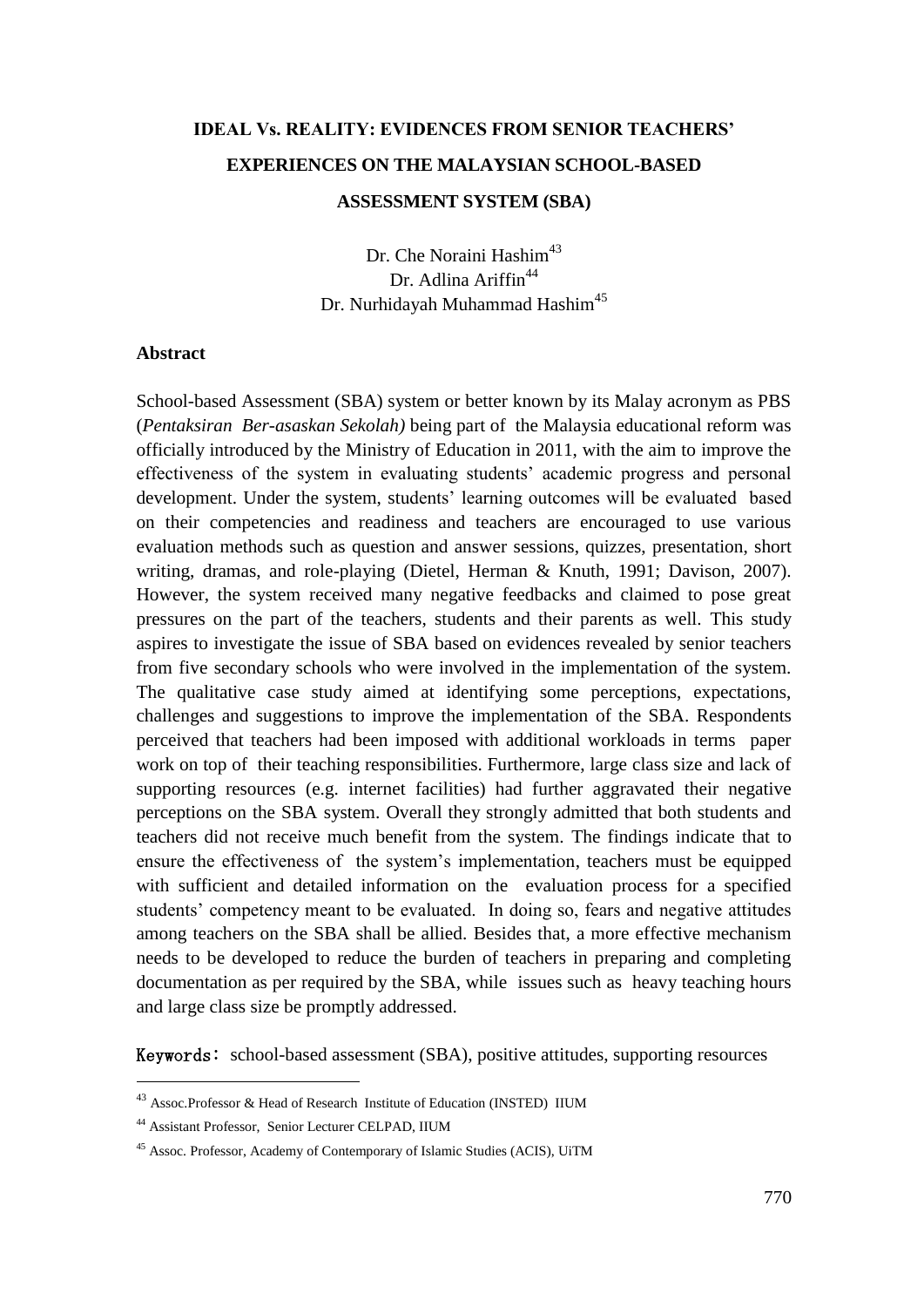#### **Introduction**

Standardised public examinations have long been the accepted measurement for the Malaysian students' achievement. About a decade ago, the Education Ministry viewed that the assessment system applied by all primary and secondary schools was impractical and burdensome to students. Furthermore the system failed to reflect students' true competence. This phenomenon was highlighted by the former Malaysian Director General of Education, Tan Sri Murad Mohd Noor who stressed that "The attitude of being too obsessed with too many standardized examinations in the national education system is the main obstacle in achieving maximum level of creativity and innovation. Too many examinations at the primary, secondary and university levels have reduced the time for students to develop their talents, abilities and potentials in their areas of interest" (Utusan Malaysia, 29th September 2005).

Many researchers were in the opinion that the fundamental problem with the examoriented education system is that examinations distort students' motivation and learning by over-emphasising the importance of the scores as the ultimate learning outcomes ( Che Noraini, 2006; Paris, 1995) while measures of students' competencies and focus on extrinsic goals (such as exam scores) and task completion (such as getting through the exam) had undermined intrinsic motivation, interest, and persistence (Ames and Archer, 1988). In its effort to move from an 'exam-oriented culture' to 'exam-free' environment, the Education Minister Tan Sri Muhyidin Yassin in 2009, hinted that a new evaluation method will be introduced to gauge the competence of students by taking into account both academic and extra-curricular achievements. The Minister said, "The (present) evaluation is basically based on curriculum-achievements... we would like to see a more rounded sort of education achievements among our children." (Daily Express, 6 June 2009)

Thus, the implementation of the School-based Assessment (SBA) by the Ministry of Education in 2011 is considered as an important paradigm shift to a long standing criticism on teaching and rote learning process and from the pressure of examoriented system. The main objective is to improve the effectivemess of the system when applied as a form of measurement of students' academic progress.

SBA consists of four components, which are the academic part, the school assessment and centre assessment and the non-academic part, the physical activity, sports and cocurriculum assessment and psychometric assessment. (Lembaga Peperiksaan Malaysia 2009) . It contributes to certain percent of the whole assessment depending on the level of schooling. There are four main reasons why SBA or PBS have been introduced and implemented:

i). It is expected to enhance the meaningfulness of assessment where the focus is given more on students' development in learning rather than their scores or grades.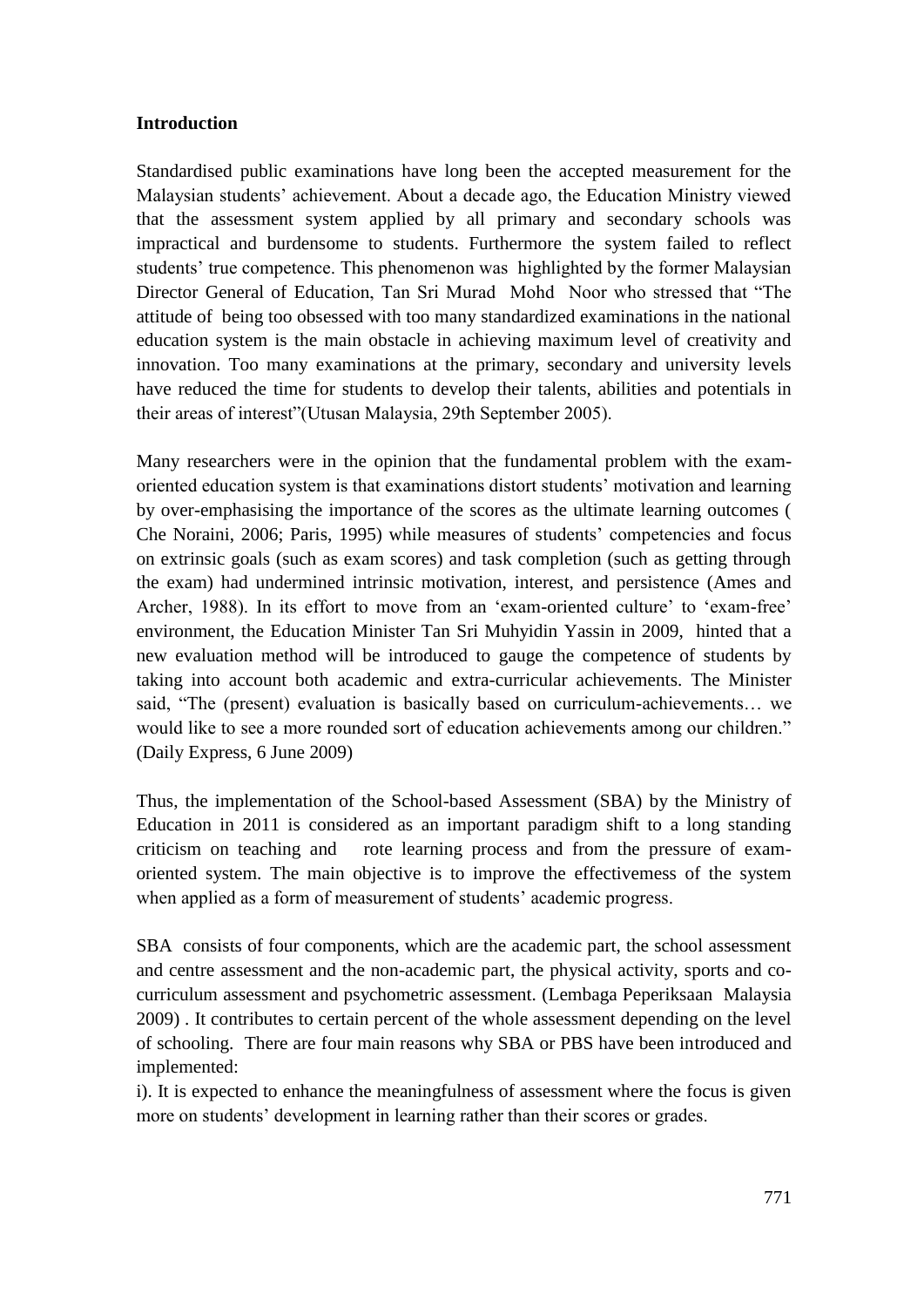ii). It is designed to reduce the over-reliance on data (grades and scores) obtained through central examinations in getting information about students in the school system.

iii). It is anticipated that it will empower the school and teachers to conduct quality assessment of students. Therefore, school assessment will be given due recognition and a significant place in the overall assessment system.

iv). It ensures that the performance of pupils is comparable to world standards in various areas of knowledge, skills and competence, with the introduction of a standardreferenced assessment.

Looking at the above justifications, it is undeniable fact that the most important stakeholder in ensuring the success of this new assessment system is the teaching staff. As emphasized by the former Malaysian Director General of Education, Tan Sri Murad Mohd Noor, "The most important part in the implementation of any plan, is the teachers. However good the plan is, it will be of no use if the teachers do not implement it well." According to Chan, Sidhu,  $&$ Yunus (2006), the SBA system requires teachers to have a variety of teaching approaches and assessment techniques that have a direct impact on the assessment outcomes.

Upon realizing the crucial role of educators in this new system, this study aims to investigate the suitability of the SBA from their perspectives. It will highlight the teachers' perceptions, expectations and challenges towards this system and the benefits received by both teachers and students after implementing SBA in evaluating students' academic performance.

#### **Objective of the study**

This study aspires to delve into the issue of SBA based on evidences revealed by senior teachers from five secondary schools who were involved in the implementation of this system. It also aimed at identifying some perceptions, expectations, challenges and suggestions to improve the implementation of the SBA.

#### **Research questions**

This study explores senior secondary school teachers' experiences in implementing School-based Assessment (SBA) in order to gain better insight into the implementation and practice of the system and to understand the problems faced by the teachers. Specifically, it aims to find answers to the following research questions:

i). What are the perceptions of senior secondary school teachers towards the SBA?

ii). What are the expectations of senior secondary school teachers towards the SBA?

iii). What are the challenges they faced in implementing the SBA?

iv). What are the suggestions to be offered to improve the implementation of the SBA?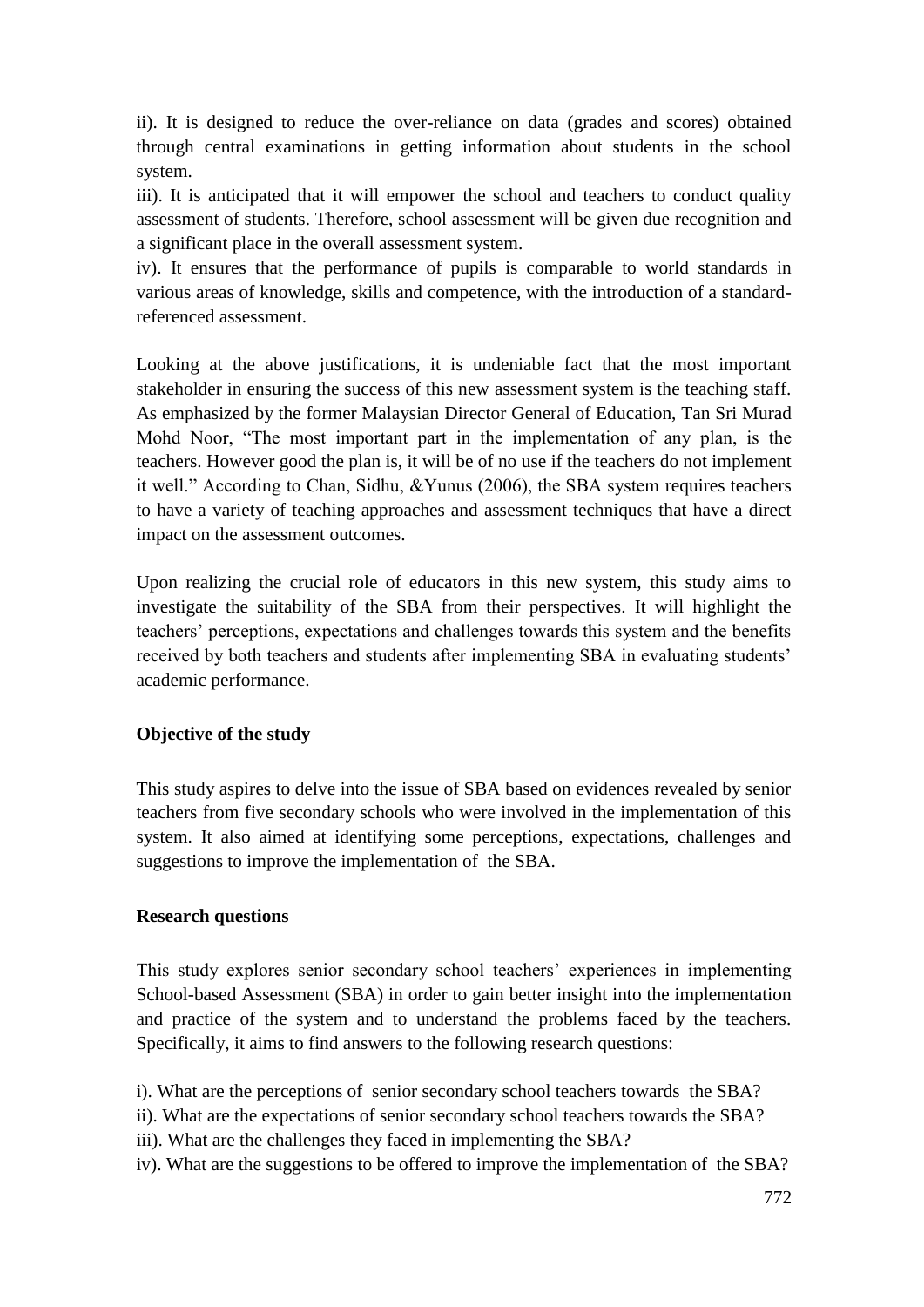#### **Methodology**

Interviews were conducted with five experienced senior teachers who had been involved with the implementation of the newly introduced assessment system. Three of the respondents had involved in the teaching profession for more than 20 years, in both urban and rural areas. The other two respondents had possessed 15 years of teaching experience. All respondents were interviewed for about two hours using semistructured interview method. In some occasions the interview departed from the guide in order to explore unanticipated but relevant issues about the SBA brought up by the respondents. The findings were transcribed and analysed according to themes. For ethical purposes, in reporting the views of the respondents, this paper will address them with anonymised names (not their real names)

#### **Findings and discussions**

#### **Initial Perceptions and reality**

Initially, all respondents agreed that teachers had a very good perception of the SBA as a suitable means of assessment as it moves from the traditional ‗exam orientation' to a more ‗student-centred orientation.' Furthermore, the SBA will be able to assess learners from various domains rather than emphasizing mainly on the cognitive aspect. This assessment system is coherent with the concepts entrenched in the National Philosophy of Education which is to enhance potentials of individuals in a holistic and integrated manner in order to create individuals who are well-equipped intellectually, spiritually and emotionally. Additionally, they also thought that the new system would be able to lessen teachers' burden in conducting assessment. They hoped that this new system could reduce the pressure of 'exam orientation' thus provide a better assessment method in evaluating students' academic progress and personal development.

Unfortunately, after more than two years of its implementation, teachers realized that the SBA is fundamentally idealistic in nature rather than realistic. With a number of problems which seemed to be out of their expectations, this system has been seen as a big obstacle and teachers had gradually lost their faith on the system.

#### **Challenges Lack of information and training**

All respondents admitted that they had not been given sufficient information and relevant trainings on the SBA prior to its implementation. Three of the respondents replied that their knowledge and exposure was only based on a short briefing session given by the headmasters or the *'panitia'* teachers. As for the other two teachers, they attended a three-day course organized by the District Education Office. After the short course or training which they had gained on the SBA, they had been appointed as the school's 'main trainer' or better known as 'JU'(Jurulatih Utama). Nevertheless, they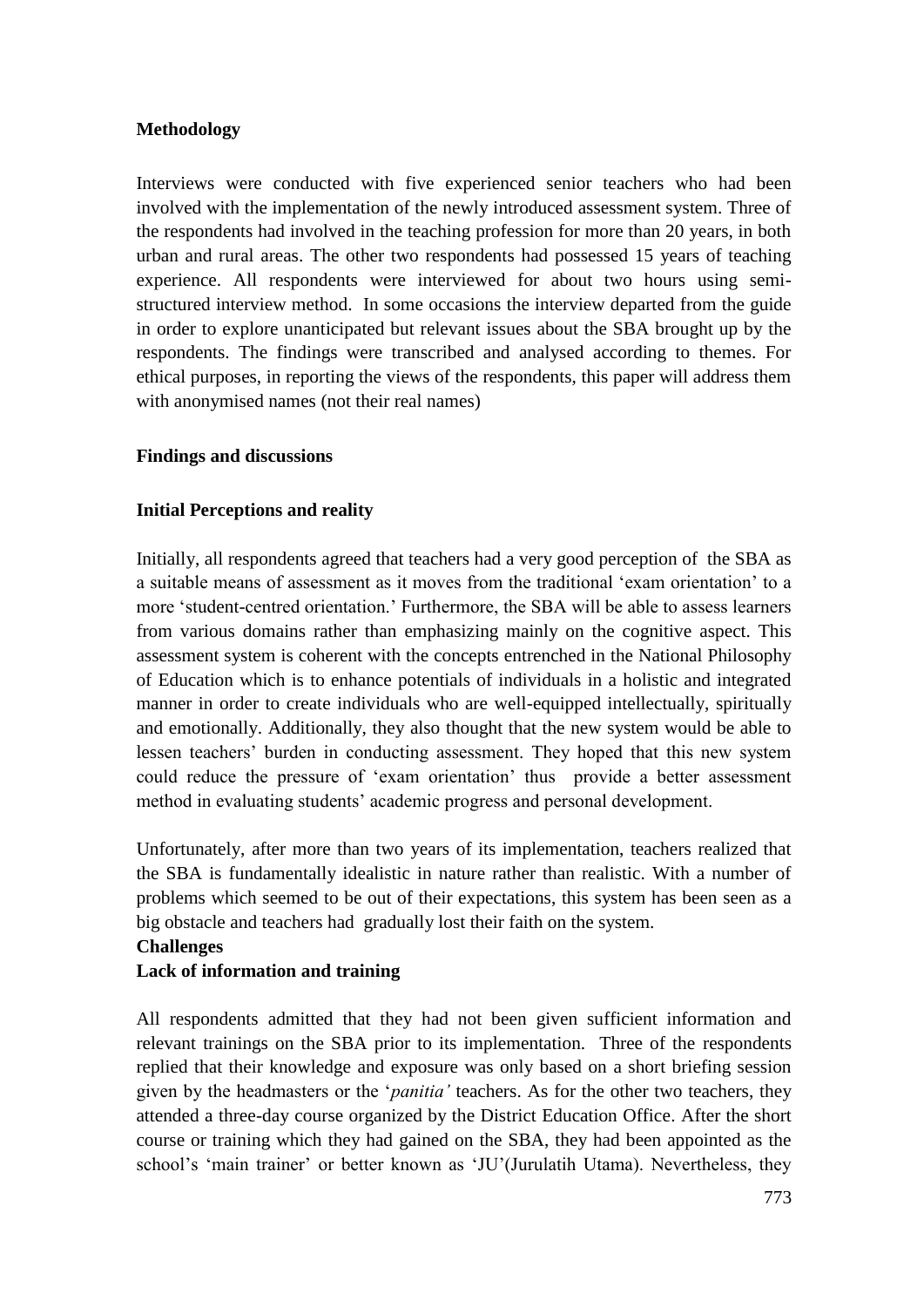stressed the information given was insufficient to enable them to provide accurate information what more to guide other colleagues to promptly implement the SBA at their own schools. Besides, this ‗cascading training model' has been found to be ineffective since the information has been diluted along the way (Norzila, 2013). This problem is further aggravated with the lack of reference materials or handbooks on the SBA for teachers to refer to when they confronted with problems during the implementation stage. As highlighted by respondent 1, Mr. Bukhari, "Teachers need to be given clear assessment requirements and detailed guidelines, and then only we can do our job well." This replies denotes that Mr Bukhari was not well equipped with the content and the process of assessment under the SBA system. He also mentioned this situation has led to a lot of dissatisfaction among teachers as he felt teacher were ‗forced' to implement the system which they were not familiar with and for the fact that they had very little knowledge about the SBA.

#### **Class size**

One of the major problems faced by teachers in implementing the SBA is the huge size of classes they have to deal with. Generally, the normal class size in the Malaysian secondary school is around 36 to 40 students per class. This situation presents a great challenge to teachers as there are too many students' competencies to be monitored and evaluated. Moreover, the problem becomes worst as in most cases, the same teacher has to teach two or three different subjects many different classes and at the same time deal with such a large class size!. For instance, as explained by respondent 1, Mr. Bukhari "I have to teach seven classes of 32 to 38 students per class. It means that I have 245 students (7 classes @ an average of 35 students) and to assess 245 students, at one time for each topic covered. This is definitely an insurmountable task for me as well as for other teachers". This same issue was also critically voiced by respondent 2, Madam Zizah. She reveals, "Now, I am teaching 10 classes for three different subjects, 3 classes for Mathematics, 3 classes for Science and another 4 classes for Arts. With an average of 36 students per class, in total, I have to evaluate almost 360 students. This is simply impossible for me to be fair in my evaluation, since I could not even remember each student's name."

#### **Heavy workload and time constraints**

Due to the huge class size, the implementation of the SBA has undoubtedly increased the teachers' workload. According to the interviewees, they are now burdened with endless paperwork and documentations, since the SBA required them to provide evidences that each student had acquired certain level of competence on a specific topic. Respondent 3, Mr. Zubair, highlighted that he spent most of his time to fill in students' reports, one after another. This task is overwhelmed and unbearable. With the whole process of documentation, he admitted that — "most of the teachers have no choice unless to bring home all the extra administrative work for which they had stay up to late at night". To make matters worse he added, "these teachers are also given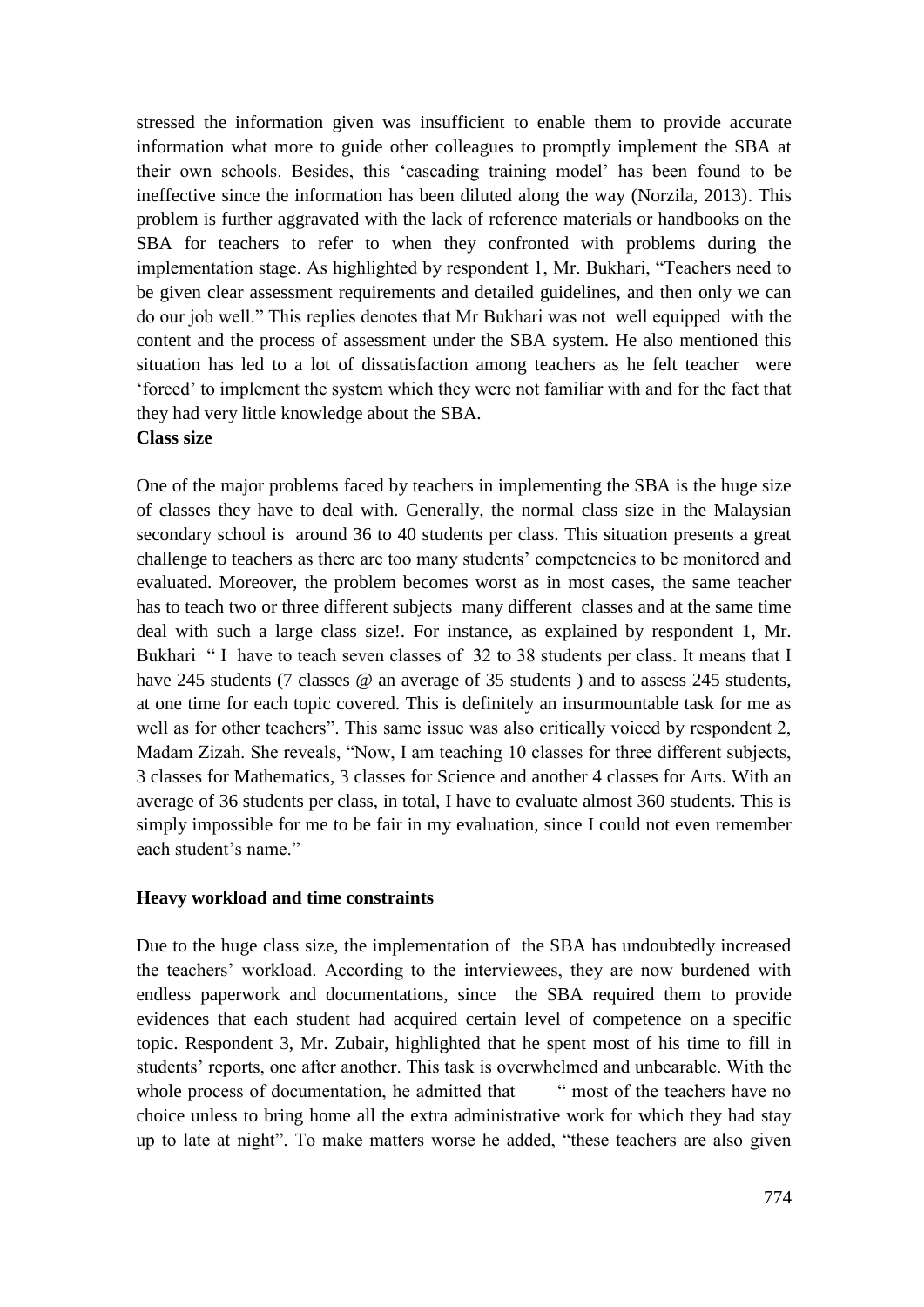other responsibilities at school such as, they are to handle school projects, being the advisor for student-clubs and students' co-curricular activities".

Due to this heavy workload, as claimed by respondent 4, Madam Sharifah, many teachers had developed extreme work stress due to time constraints. She furiously elucidated that: ―We were instructed to key-in the ‗band' achieved by each student, and this duties could only be conducted during our free period. Things become more stressful when we tried to key-in the 'band', it takes hours as the internet connection is very poor. And once we managed to access the website, the bell rings. That's it!!". She claimed that, the problem is we simply do not have such free time at school to perform such work. After teaching, we have to correct answers from the students' homework, and during our 'free period', we could be asked to take substitute class and be 'the relief teacher'.

A similar concern was echoed by teachers in a study done by Aidarwati et.al. (2013). This study aimed at eliciting information on the implementation of the SBA from the perspective of the primary and secondary school teachers. She found that teachers need training on time management as they have to assess each and individual student and key-in individual evidence under the SBA (p.31). The researchers also concluded that all teachers involved in the study unanimously agreed that the SBA was very time consuming. Likewise, a study conducted by Faizah (2011) also indicated the teachers in general need proper training on time management in executing the SBA. **Focus of teaching**

The respondents also voiced their concern that the implementation of the SBA demanded more attention be paid on the evaluation / assessment duties rather than their core 'teaching' responsibility. As complained by respondent 4, Madam Sharifah, "Under this SBA, teachers spend more time with papers than with students." According to her, most of the teaching hours in the classes are used mainly to implement the SBA rather than on the actual teaching and learning. Although they had tried to focus more on the syllabus and teaching activities, more often than not their progress was hampered due to the need to fulfil the requirements of the SBA. This idea is supported by both respondent 2, Madam Zizah and respondent 4, Mr. Zubair who firmly expressed their contentions when they said, "Our main task as teachers is to teach and guide our students, to develop individuals, not to execute the administrative part of the SBA." In a worried voice, they also highlighted that at the end of the day, students' welfare as knowledge seekers is greatly affected and they ( the students) would be at the losing end.

#### **Lack of computer and internet facilities**

All interviewees pointed out another major obstacle in implementing the SBA – computer and internet facilities. According to them, schools in general are provided with very limited number of computers to be used by teachers. For instance, respondent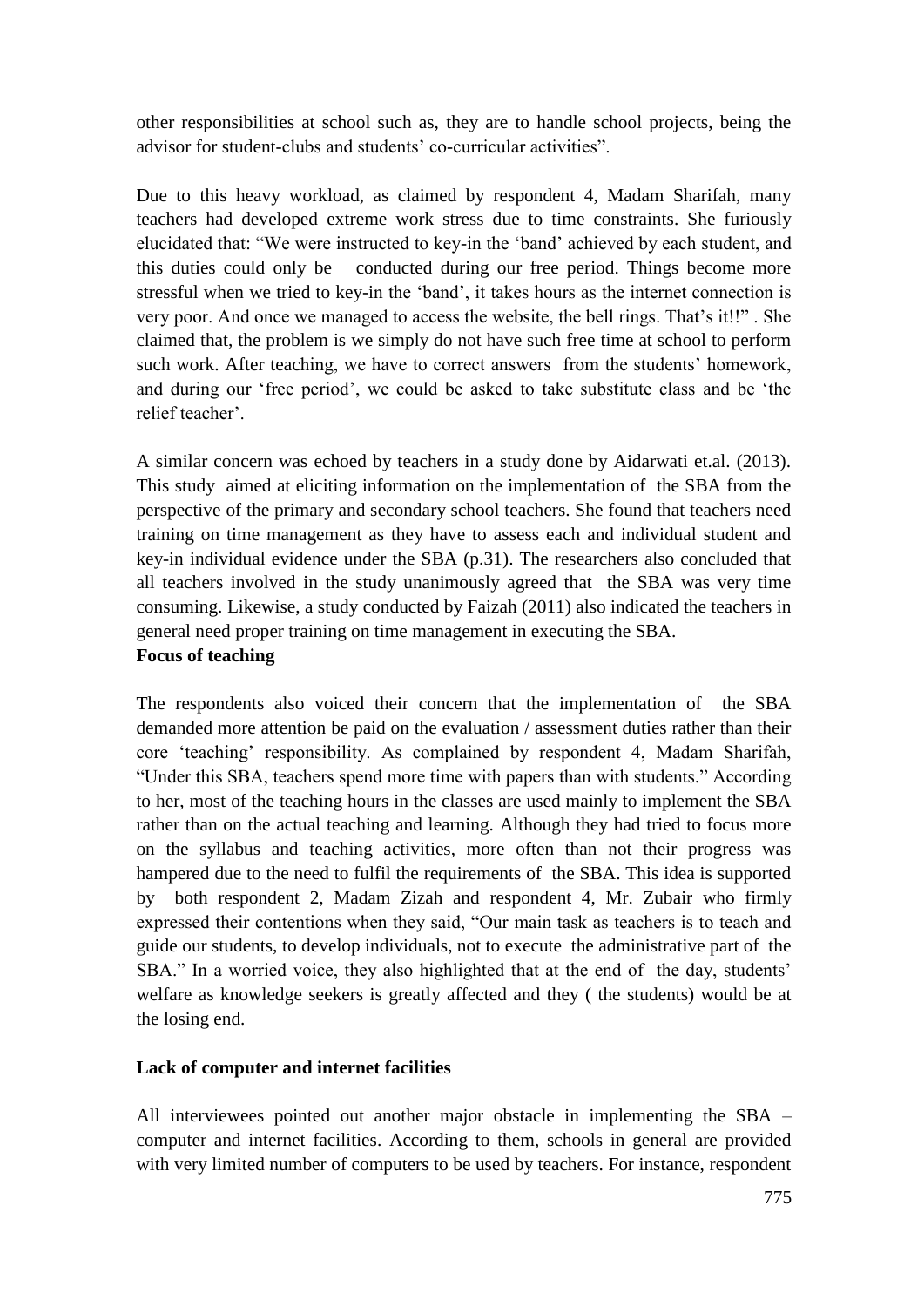4, Madam Sharifah pointed out that, "In my school, there are only 2 computers- one in the office and one in the media room. No computer is provided for teachers in the teachers' common room. Consequently, when we want to key in the 'band', other teachers also would like to do the same and rush to use the limited number of computers made available for the teachers."

She further expounded that in order to avoid "competition" in using the computers in the office, some teachers brought their own laptops to school in the hope to settle the SBA heavy work during school hours. Nevertheless, she highlighted that teachers still faced a lot of difficulties in key-in in the 'band' in the computer due to poor internet connection and overloading in the system. This happens because of the congestion in the system as many teachers are performing the same task at the same hour. Hence, according to her, many of her friends chose to complete this task at home, sometimes at 2.00 or 3.00 o'clock in the morning.

The problem with the poor internet facilities has also led to negative impact on teachers' evaluation of their students. Respondent 4, Madam Sharifah said, "We felt very stress out because we have to key-in the ‗band' for each student each time we finish discussing a topic. The evaluation done after every topic is a great burden for teachers. With a poor internet connection, the problems are getting worse. Due to limited time, some teachers have simply key-in the band without seriously considering the evaluation process. We love teaching, but this system changes our noble task. We have to admit that we do not have time to do all those administrative works !"

#### **Subjective evaluation**

Another crucial issue highlighted by the respondents is the reliability and validity of SBA as an assessment system. It is unquestionable fact that teachers are given power to assess their students, however, due to lack of information, training, materials and guidelines in executing the SBA, it has led to a subjective evaluation. According to respondent 5, Madam Ida, "The problem we faced is that we do not know how to define and to place the correct 'band'. My evaluation might be different from my colleagues. For example, in evaluating student's learning ability, I noticed the student has not actually achieved Band 3 for me, but his previous teacher has awarded him such band. It creates uncertainty and the validity of the evaluation can be argued."

This finding concurs with the result of a study done by Aidarwati et.al. (2013). In her study, she found that the major concern among primary school teachers was the need to be given enough training "on assessing the students using the rubric indicated and the exposure on how to conduct the assessment"  $(p.31)$ . The same concern was raised by the Malaysian Examination Syndicate which found that "teachers have different interpretations on how to carry out PBS in schools" (Norzila, 2013, p.7).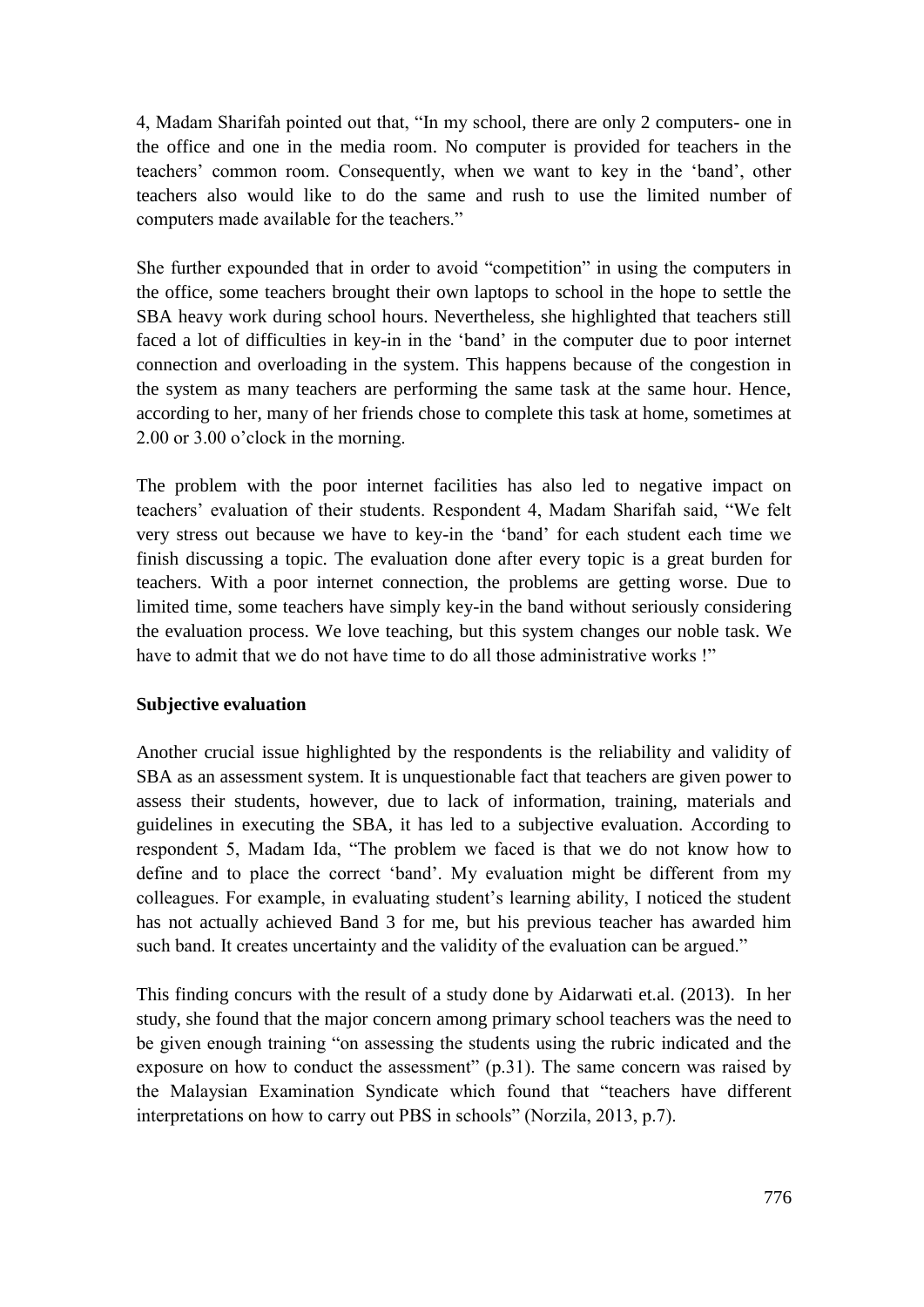Due to the subjectivity and differences in the teachers' evaluation of the students' performance, some schools have developed their own methods and ways to measure the students' academic achievement. Some of them have preserved the end-of-term examinations (Kin Tung, 2013). This action is fully understandable as mentioned by respondent 2, Madam Zizah, "Based on this SBA system, we are not certain on how to place students in the appropriate level or class for the next academic year." She further explained that due to this problem, 'Now we are confused as we were asked to prepare a set of final exam question, my school has also developed its own form of standardized assessment".

#### **Procedure, validity and realiability**

The SBA requires individual assessment of the students where teachers are required to provide evidences for each student. Problems arise when students or teachers are absent from school. This concern was raised by respondent 2, Madam Zizah who said, "When a student is absent for several days, and we have conducted assessment after finishing a topic, we cannot simply give him any 'band' due to his/her absent. When he/she comes back to school, subject teachers will try to push him/her to do exercises to cover the uncovered topics during his/her free time at school in order to fulfil the SBA requirement. Because of so many pressures, it is not impossible for some teachers to do so. It ends up some of them just simply put the 'band' in the system and their job is considered done."

She added that, "When teachers are on medical leave for several days, they have to update their PBS task and have to catch up the entire topics in the syllabus after coming back to work. With all the heavy work and key-in tasks that they have to do, it is not impossible for the teachers to get sick again and require another medical leave. Such PBS is very impractical and burdensome."

Given all the problems which had been highlighted relating to the implementation of the SBA in schools, the main questions remain are, 'Is the SBA a reliable and valid form of assessment of the students?' and "Is the SBA a true reflection of learners' learning competencies?" All respondents involved in this study were undeniably very sceptical on this new assessment system. Hence, they provided some suggestions to improve the process or execution of the SBA in Malaysian education system.

#### **Suggestions**

#### **Provide detailed information and sufficient training**

All respondents agreed that in general teachers do not have proper knowledge about this system and how it should be efficiently implemented. The lack of the know-how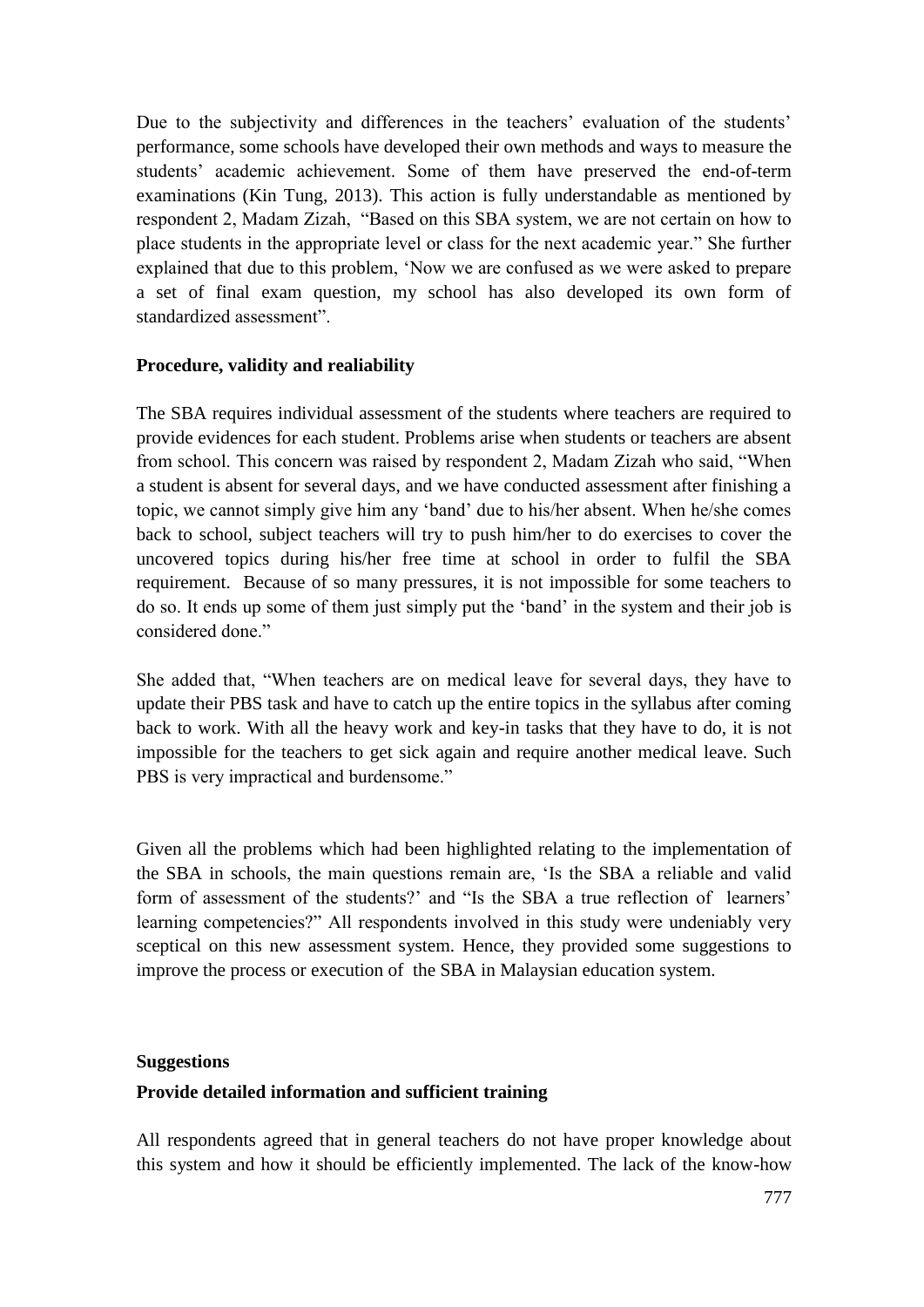knowledge is evidently mentioned by all respondents. One of them, respondent 5, Madam Ida suggested that, "The staff from the Ministry of education should visit every school and talk to the teachers. They must listen to the teachers who are the main players of this system. The officials should play an active role to explain about this system and offer hands-on classes for all teachers. They should not just come "to monitor and evaluate teachers." This direct approach in delivering the information will definitely reduce information dilution which normally happens when information is delivered based on 'top-down' approach.

Besides that, respondent 1, Mr. Bukhari argued that many teachers do not have clear understanding on coursework assessment document and unsure of the six 'band' grading process of evaluation. He suggested for more effective in-service trainings to be conducted for teachers where they are able to have constructive discussions to tackle the challenges and issues of the SBA.

On a similar note, respondent 3, Mr. Zubair emphasized that teachers need to be given clear ideas on what the SBA is all about and how it should be conducted. Based on his experience, due to lack of understanding on SBA among teachers, their perception in evaluation methods differed. He said, "My perception of Band 3 is different from another teacher. I am a bit strict in evaluating the level of Band 3, whereas others are more lenient. We do not have clear guidelines." Brown (2011) made the same call when he enunciated that, "without appropriate resource base, policy framework, and professional context, of course, all this (the implementation of the SBA) will NOT work" (p.3). The detailed information and sufficient training will enhance teachers' readiness in implementing this new assessment system.

#### **Infrastructure - Reduce class size**

The respondents proposed that in implementing this new assessment system, the Education Ministry needs to firstly look at the academic milieu of Malaysian education system. As compared to the class size in Australia primary and secondary schools where the class is between 20 to 25 students and in the USA a class consists no more than 18 students per teacher produced the greatest benefits to boost student academic achievement. ( US National school Board associations, 2005). On the contrary, a normal class size in a national school in Malaysia is around 36 to 40 students (Nurhidayah, Malaysian Insider, 2013). The huge number of students in a class renders the assessment task of each individual learner becomes very tough and strenuous on the teachers.

#### **Infrastructure – provide sufficient computers with internet facilities**

All five teachers strongly suggested that the government must firstly ensure that all schools to be equipped with sufficient support in terms of infrastructure before implementing SBA, particularly having sufficient number of computers for teachers and reasonable internet facilities. According to them, since the SBA emphasizes online grading system, it is highly recommended for each teacher to be facilitated with a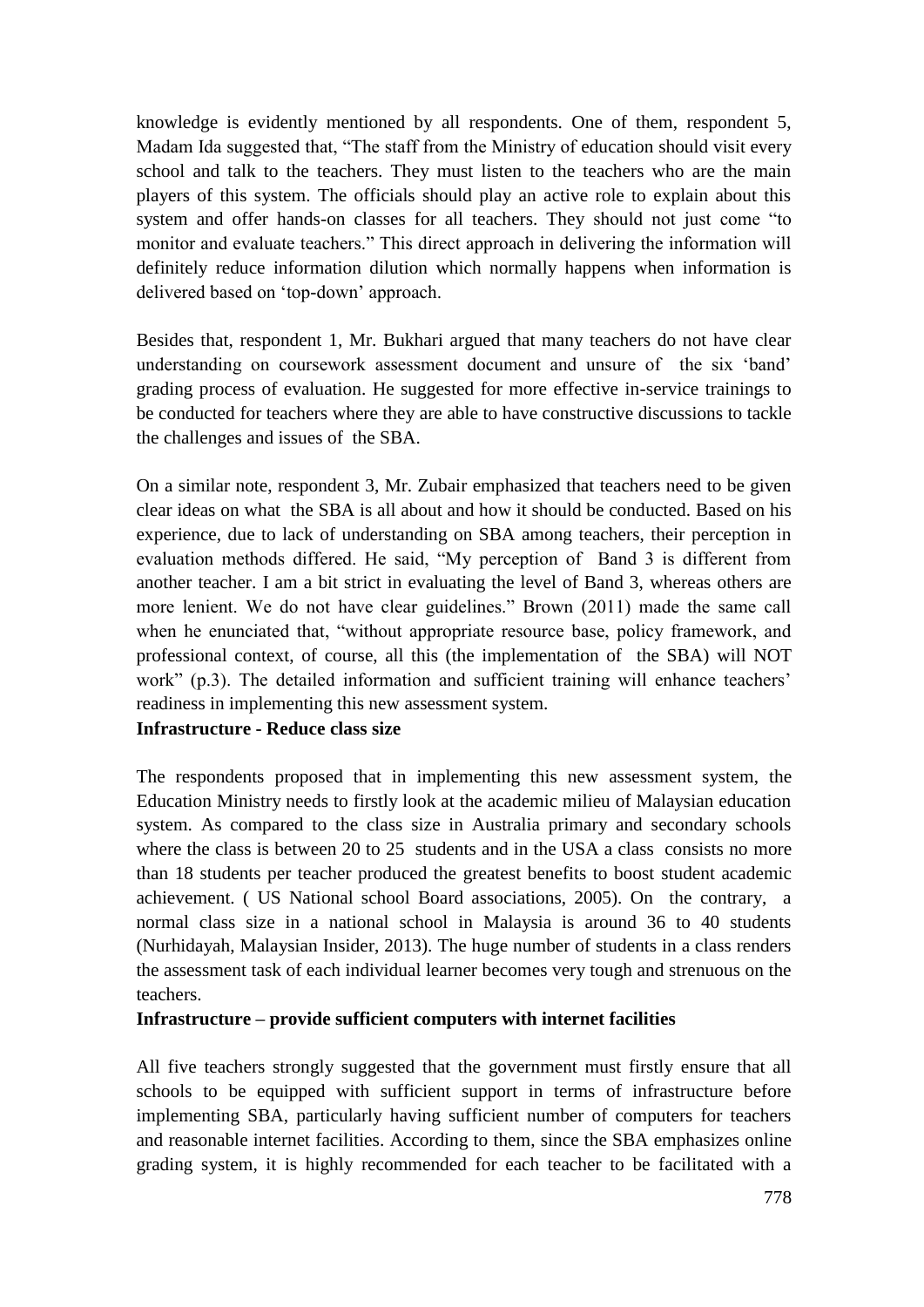computer and relevant software to ease their task in performing the SBA. Besides that, the internet connection must also be upgraded, especially in rural areas in order to support the heavy task to key-in all the evaluation mark which teachers have to do on a daily basis.

#### **Formulate ways to reduce teachers" workload**

In reducing teachers' workload, all respondents suggested that one of the crucial actions to be taken by the education department is to prepare the standard and appropriate assessment instruments for all schools. By having such proper instruments, their evaluation of the students' abilities will be objective and non-discriminatory for students. It can lead to a more reliable and standard system, not only between teachers in the same school, but also from different schools.

Besides that, a more effective mechanism needs to be developed to reduce the burden of teachers in preparing all required paperwork and documentation. At present all sub topics need to be tested and key in all evidences. This can be reduced when only certain topics chosen to be provided with evidences and evaluated. All respondents emphasized that the documentation process is not only time-consuming, but also makes use of a lot of papers which is not congruent with the spirit of the 'paperless world' which Malaysia is currently practicing.

#### **Focusing on the core business of teaching**

The respondents also stressed on the importance of teachers to not being carried away with the new assessment system at the expense of the noble task of teaching and educating students. According to them, the strong emphasis given on SBA by the Ministry of Education and the Education Department has reduced the importance of teaching and learning as the priority of the education system. Compounding the issue is the fact that teachers are too engrossed with trying to cope with the new assessment procedure that they unavoidably put aside their main core business that is teaching and educate our new generation in this country.

This research hopes that the issues raised and the suggestions offered will not fall on deaf ears but instead help to improve the management of the SBA and enhance teachers' preparedness in implementing such new system.

#### **Conclusion**

It can be concluded that the new assessment system was formulated based on a noble and virtuous intention: to provide a more holistic assessment of individual student's learning abilities, to reduce 'exam oriented' syndrome and improve teachers' teaching strategies. Nevertheless, this system has created a lot of problems, especially to the teachers in regards to its implementation.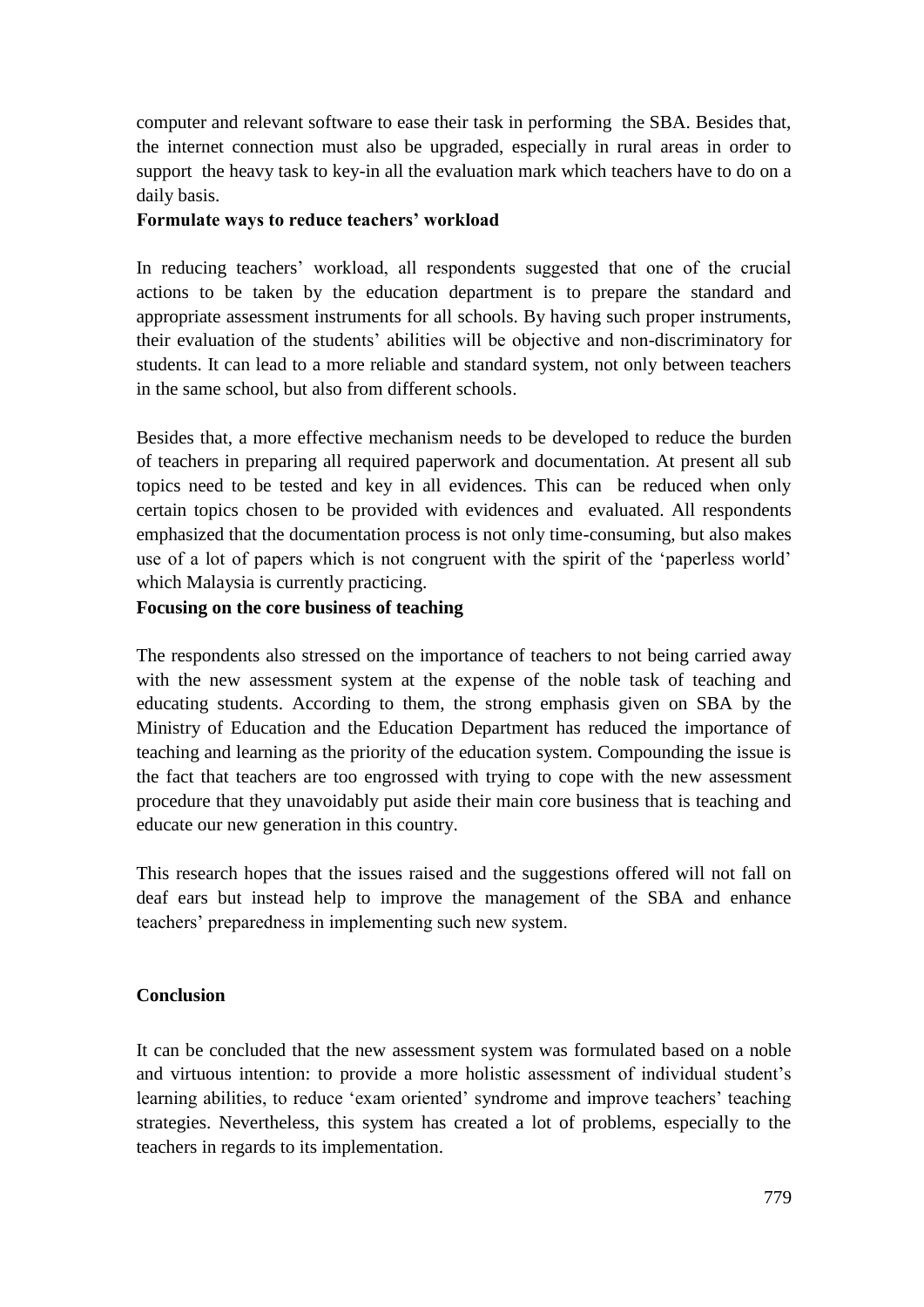This study has provided an important insight of the SBA's implementation from the perspective of teachers, who are the core stakeholders of the system. It supports the findings highlighted by previous researchers (Salmiah et.al, 2013; Tan A.M,2010), on the difficulties faced by teachers in implementing the SBA in schools. Another crucial lesson derived from this study is that, any changes to be offered by the authorities in order to improve our education system should be done after necessary preparations in achieving the goals of the new policies are in place prior to its implementation. In order to make such a transformation effective, sufficient information on the new policy must be conveyed to the different stakeholders; parents, teachers and to the students as well. By doing so, those parties could expect the gain benefits from such changes and thus would be more receptive to the new ideas. Hence, it could possibly reduce the resistance especially from the implementers of the system, which involved our noble teachers. It is high time that the policy makers, ministry of education, academicians from higher institutions, teachers and 'think tank' put their heads together in the best interest of the Ministry, in order to improve not just the Malaysian educational system but all other stakeholders in the nation.

#### **References**

- Aidarwati M. Baidzawi& Abdul Ghani Abu.(2013). A Comparative Analysis of Primary and Secondary School Teachers in the Implementation of School-Based Asessment. Malaysian Journal of Research vol.1, no.1 (January, 2013) 28-36
- Ames, C. & Archer, J. (1988). 'Achievement Goals in the Classroom: Students' Learning Strategies and Motivation Processes'. *Journal of Educational Psychology*, 80, 260–267.
- Brown, G. (2011). School-based Assessment Methods–Development and Implementation.Hong Kong Institute of Education. (Invited paper for the First International Educational Conference on Assessment, New Delhi, India, January 2011, organised by The Central Board for Secondary Education, India (CBSE) & The Australian Council for Educational Research (ACER). Retrieved from [http://www.acer.edu.au/documents/Gavin.Brown.pdf on 12 Sept 2013](http://www.acer.edu.au/documents/Gavin.Brown.pdf%20on%2012%20Sept%202013)
- Chan. Y. F., Sihdu, G. K., & Md. Yunus, M. R. (2006).*The Knowledge and Best Practices of Secondary School ESL Teachers in School-based Assessment.*University Teknologi MARA. Retrieved June 20, 2012, from [http://eprints.ptar.uitm.edu.my/3181/1/LP\\_CHAN\\_YUEN\\_FOOK\\_06\\_24.pdf](http://eprints.ptar.uitm.edu.my/3181/1/LP_CHAN_YUEN_FOOK_06_24.pdf)
- Che Noraini Hashim and Nik Suryani..*No Money, No talk, No knowledge: investment*

*in Children"s Education .* Confence proceedings on Education New Trends Organised by University Malaysia Sabah  $10^{th}$  July 2006.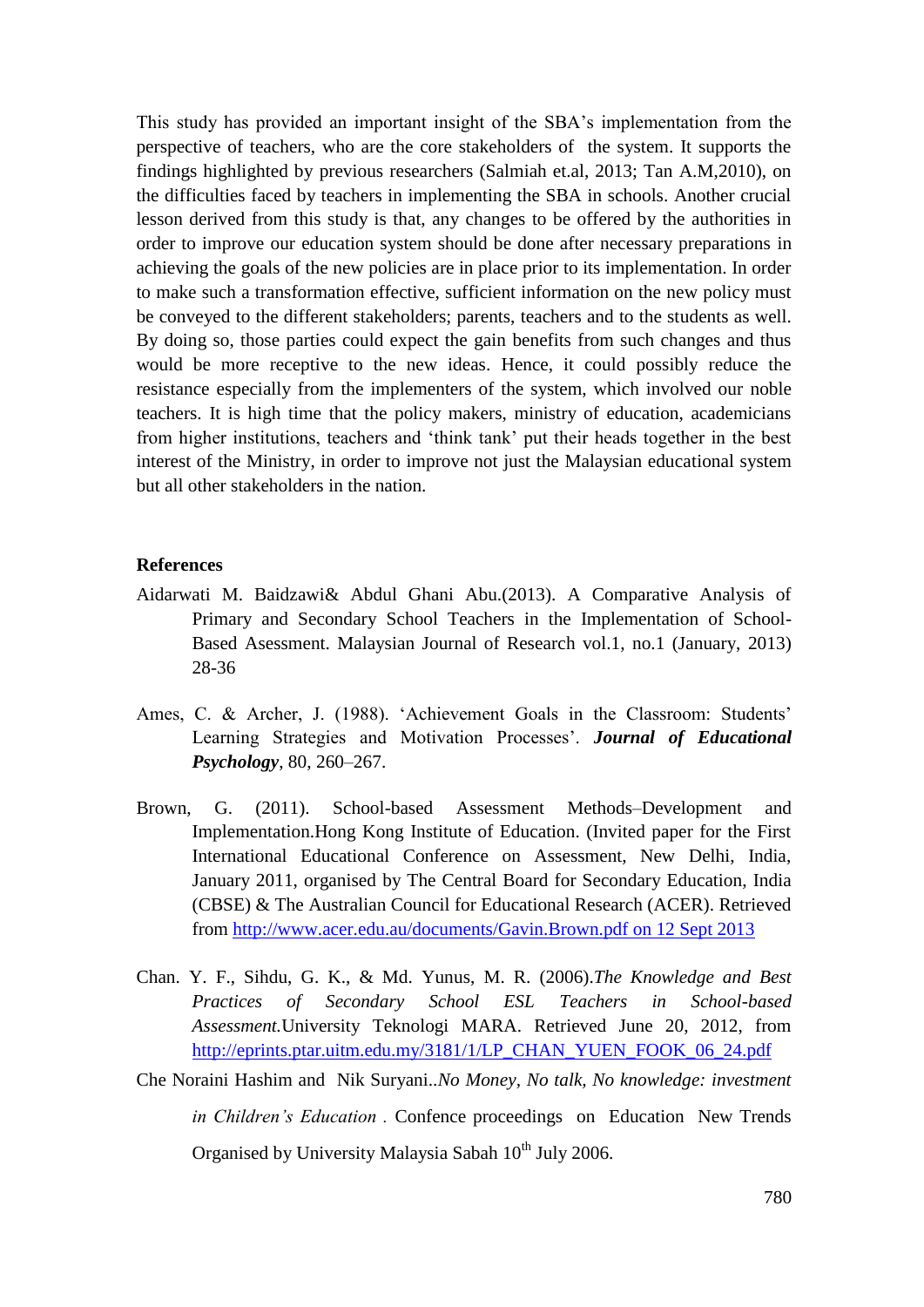- Dietel, R. J., Herman, J. L., & Knuth, R. A. (1991). *What does research say about assessment?* North Central Regional Educational Laboratory.
- Faizah A Majid. (2011). School-based Assessment in Malaysian Schools: The Concerns of the English Teachers. Journal of US-China Education Review, vol.8, no.10
- HarintharavimalBalakrishnan. (30 January 2013). School-based Assessment: Will it spur healthy competition? Retrieved from New Straits Times [http://www.nst.com.my/opinion/letters-to-the-editor/school-based-assessment](http://www.nst.com.my/opinion/letters-to-the-editor/school-based-assessment-will-it-spur-healthy-competition-1.209981%20on%207%20September%202013)[will-it-spur-healthy-competition-1.209981 on 7 September 2013](http://www.nst.com.my/opinion/letters-to-the-editor/school-based-assessment-will-it-spur-healthy-competition-1.209981%20on%207%20September%202013)
- Kin Tung, J.W. (24 April 2013). PBS Confuses Teachers. Retrieved from [http://www.thestar.com.my](http://www.thestar.com.my/) on 8 Sept 2013
- NorzilaMohdYusof (2013). School-based Assessment: Transformation in Educational Assessment in Malaysia. Examination Syndicate, Ministry of Education Malaysia. (Paper presented at the Cambridge Horizons seminar on Schoolbased Assessment: Prospects and Realities in Asian Contexts)
- NurhidayahHashim. (6 September 2013) Apa kita boleh belajar dari system dan pendekatan persekolahan Australia. Retrieved from The Malaysian Insiders [http://www.themalaysianinsider.com/rencana/article/apa-kita-boleh-belajar](http://www.themalaysianinsider.com/rencana/article/apa-kita-boleh-belajar-dari-sistem-dan-pendekatan-persekolahan-australia-nu%20on%208%20September%202013)[dari-sistem-dan-pendekatan-persekolahan-australia-nu on 8 September 2013](http://www.themalaysianinsider.com/rencana/article/apa-kita-boleh-belajar-dari-sistem-dan-pendekatan-persekolahan-australia-nu%20on%208%20September%202013)
- Paris S.G. & Ayres, L.R. (1994). *Becoming Reflective Students and Teachers with Authentic Assessment.* Washington, DC: American Psychological Association. Davison, C. (2007). Views from the Chalk face: English Language SBA in Hong Kong. *Language Assessment Quarterly, 4*(1), 37-
- Salmiah Jaba et.al (2013) Acceptance towards School Based Assessement among Agricultural Integrated Living Skills Teachers : Challenges in implementing a holistic Assessment. Journal of Technical and Training (JTET) Vol.5,No.1

Daily Express, 6 June 2009 Utusan Malaysia, 29th September 2005 US National school Board associations, 2005 in class size research